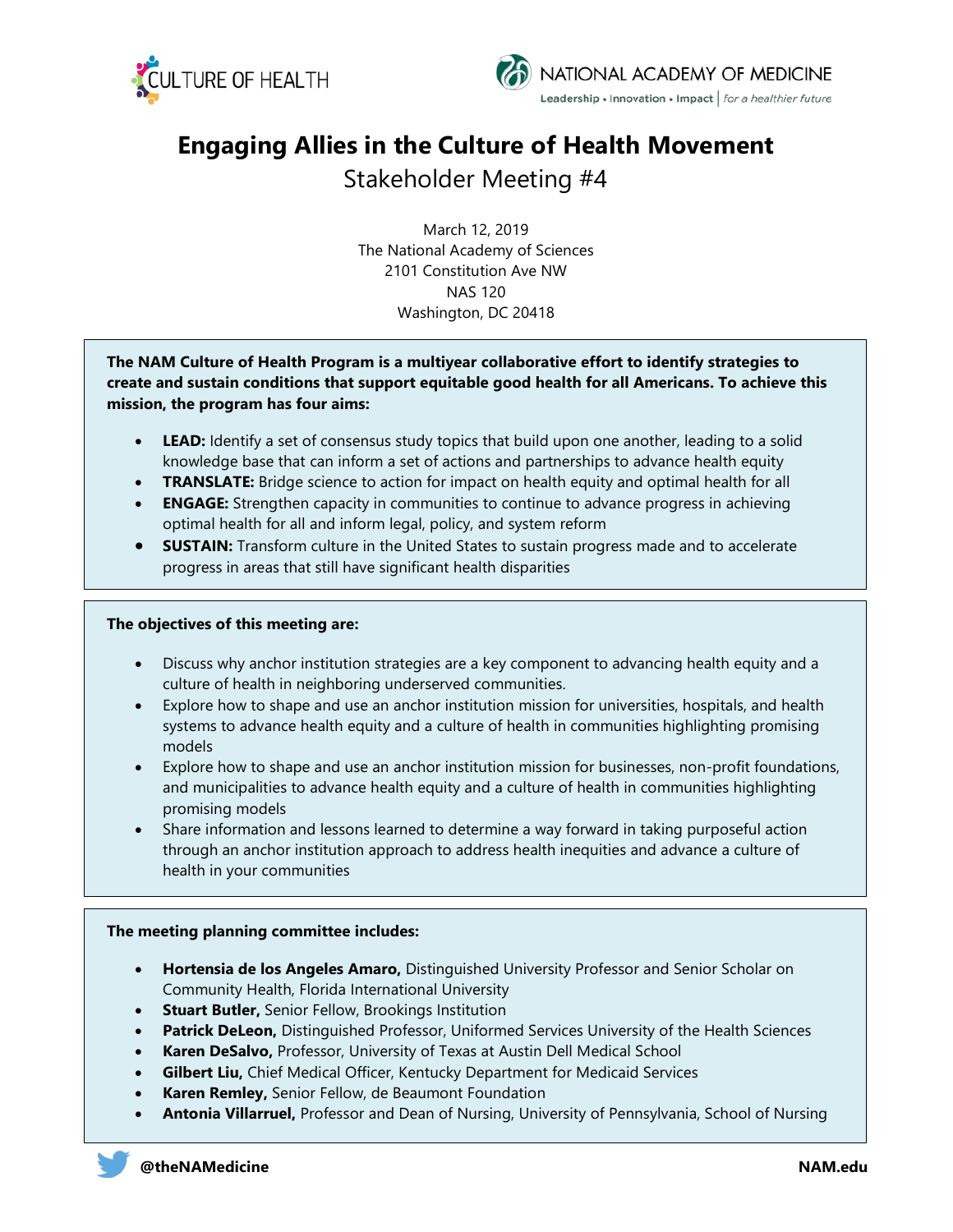#### **7:30 am Networking Breakfast**

Breakfast located in the West Court

#### **8:00 am Welcome Remarks**

## **Ivory Clarke**

Co-Director, Culture of Health Program, National Academy of Medicine

# **Victor Dzau**

President, National Academy of Medicine

# **Jim Weinstein**

Senior Vice President, Healthcare, Microsoft

#### **8:30 am Session 1- Why Anchor Institutions and Health Equity**

Objective: Discuss why anchor institution strategies are a key component to advancing health equity and a culture of health in neighboring disenfranchised communities.

#### **Moderator**

#### **Anna Ricklin**

Health in All Policies Manger, Fairfax County Health Department

#### **Speakers**

# **Hortensia Amaro**

Distinguished University Professor and Senior Scholar on Community Health, Florida International University

### **David Zuckerman**

Director, Healthcare Engagement, Democracy Collaborative

### **Brian Smedley**

Co-Founder and Executive Director, National Collaborative for Health Equity

#### **Moderated Audience Q&A**

# **9:45 am Networking Break**

# **10:15 am Session 2- Promising Models from the Field- Universities, Hospitals and Health Systems**

Objective: Explore how to shape and use an anchor institution mission for universities, hospitals, and health systems to advance health equity and a culture of health in communities highlighting promising models

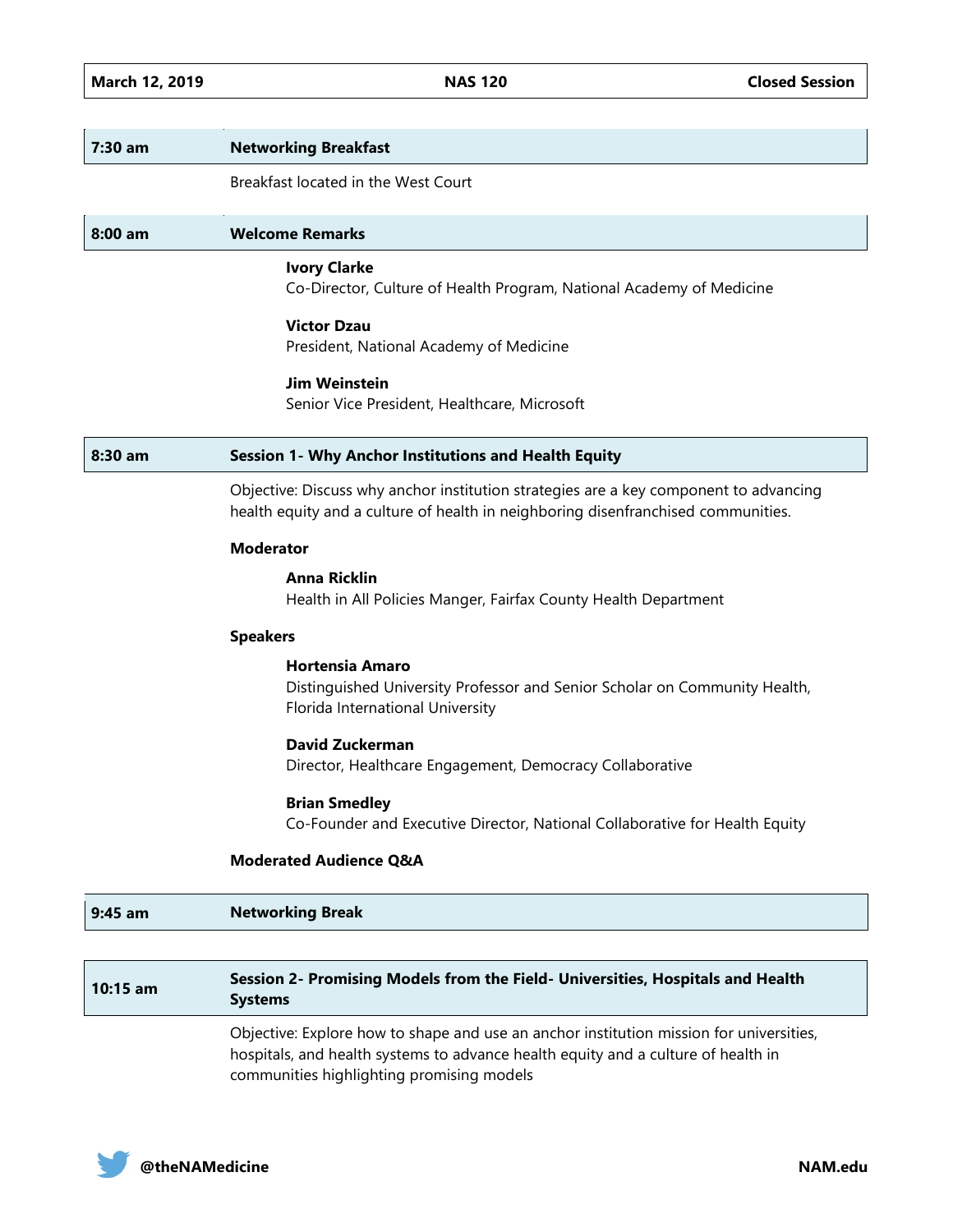#### **Moderator**

**Stuart Butler** Senior Fellow, Brookings Institution

#### **Speakers**

#### **Andrés Gil**

Vice President for Research and Economic Development, Florida International University

# **Jennifer Britton**

Director, Communications & Special Projects, Office of University & Community Partnerships, Drexel University

# **Edward Gerardo**

former Director of Community Commitment and Social Investments, Bon Secours Health System

#### **John Vu**

Vice President of Strategy, Community Health, Kaiser Permanente

#### **Reactors**

#### **Mary Sue Coleman** President, Association of American Universities

**Steven Kanter** President and CEO, Association of Academic Health Centers

#### **Moderated Reaction Panel and Q&A**

| $11:45$ am | <b>Transition to West Court</b> |
|------------|---------------------------------|
|            | Pick up lunch                   |

# **12:00 pm Lunch Session- Thinking Creatively to Advance a Culture of Health Tasha Golden** Public Health Research Consultant; Founder, "Project Uncaged" **Vanessa Fuller** Student, University of Louisville **1:15 pm Session 3- Promising Models from the Field- Businesses, Non Profits and <b>1:15** pm **Municipalities**

Objective: Explore how to shape and use an anchor institution mission for businesses, nonprofit foundations, and municipalities to advance health equity and a culture of health in communities highlighting promising models